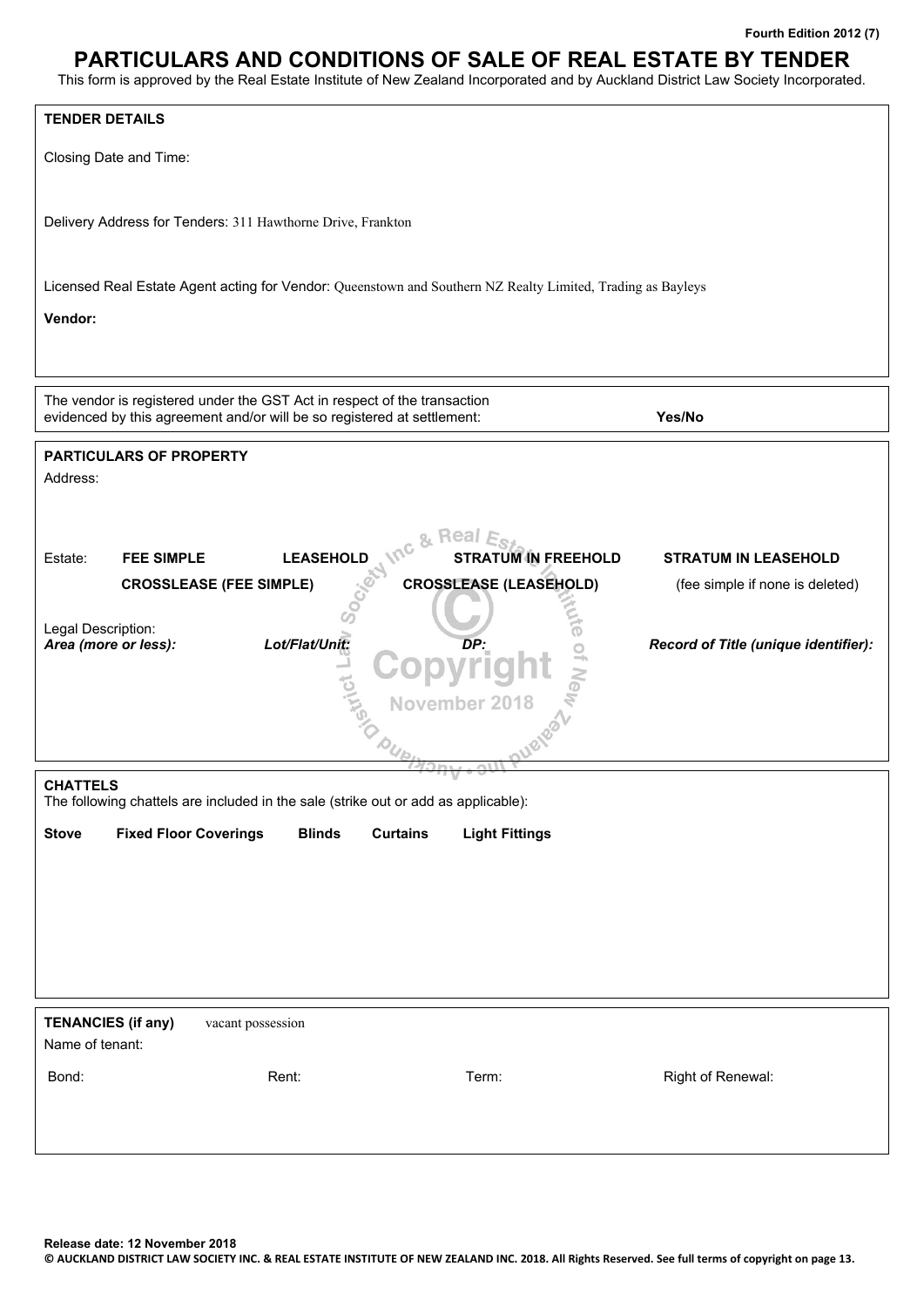## **CONDITIONS OF SALE**

- 1.1. The property and the chattels included in the sale are sold on these Particulars and Conditions of Sale, the General Terms of Sale and any Further Terms of Sale.
- 1.2. GST will be payable in accordance with the statement of the purchase price in the Memorandum of Contract.
- 1.3. The GST date is:
- 1.4. The Land Act date is:
- 1.5. The settlement date is:
- 1.6. The interest rate for late settlement is % p.a.

## **CONDUCT OF TENDER**

- 2.1 A tender must be submitted in this form in duplicate in a sealed envelope marked "Tender [address of property]" and must be received at the Delivery Address for Tenders by the Closing Date and Time (time being of the essence).
- 2.2 A tender offer must state the purchase price as an exact dollar amount without reference to any calculation or variation or to the purchase price contained in any other tender.
- 2.3 A tender must be accompanied by payment of the deposit, equivalent to 10% of the purchase price.
- 2.4 A tender must be executed as follows:
	- (1) Where it is signed by an agent, there must be attached an authority signed by the principal.
		- (2) In the case of a partnership, it must be signed by all partners or, if all partners have not signed, by a duly authorised partner whose signature must follow the name of the partnership, followed by the word "Partner".
		- (3) In the case of a company, it must be signed by an officer of the company authorised to sign and there must be attached evidence of that authority.
		- (4) Where it is signed by an attorney, there must be attached a copy of the power of attorney, together with a declaration or certificate of non-revocation.  $\Lambda$ C
- 2.5 A tender will not be opened before the Closing Date and Time.
- 2.6 All tenders, including the identity of the tenderer, will be kept confidential and will not be divulged to any other tenderer or third party, save that statistical data relating to successful tenders may be provided to the Real Estate Institute of New Zealand Incorporated.
- 2.7 The offer contained in each tender cannot be withdrawn until after the Tender Acceptance Date, being the fifth working day after the Closing Date and Time.
- 2.8 A tender is deemed to be accepted on signing by the vendor of the Acceptance of Tender. Acceptance will be communicated to the successful tenderer and/or the tenderer's lawyer as soon as reasonably practicable.
- 2.9 The vendor may:
	- (1) sell the property in such manner as the vendor sees fit at any time, whether before or after the opening of tenders; **NOU PUCK**
	- (2) reject any tender even if it is the highest;
	- (3) negotiate with any tenderer to the exclusion of any others after the opening of tenders;
	- (4) re-advertise for tenders;
	- (5) ignore any irregularities in the tender process; and
	- (6) at any time before the Closing Date and Time, extend the Closing Date and Time by a maximum of twenty working days, in which case each of the dates mentioned in clauses 1.3 to 1.5 of the Conditions of Sale shall be deemed to have been extended by an equivalent period.
- 2.10 A deposit lodged by an unsuccessful tenderer will be returned to the tenderer no later than two working days after the Tender Acceptance Date. No interest shall be payable on any deposit.
- 2.11 The tenderer must complete its GST information in Schedule 1 before submitting a tender, if applicable.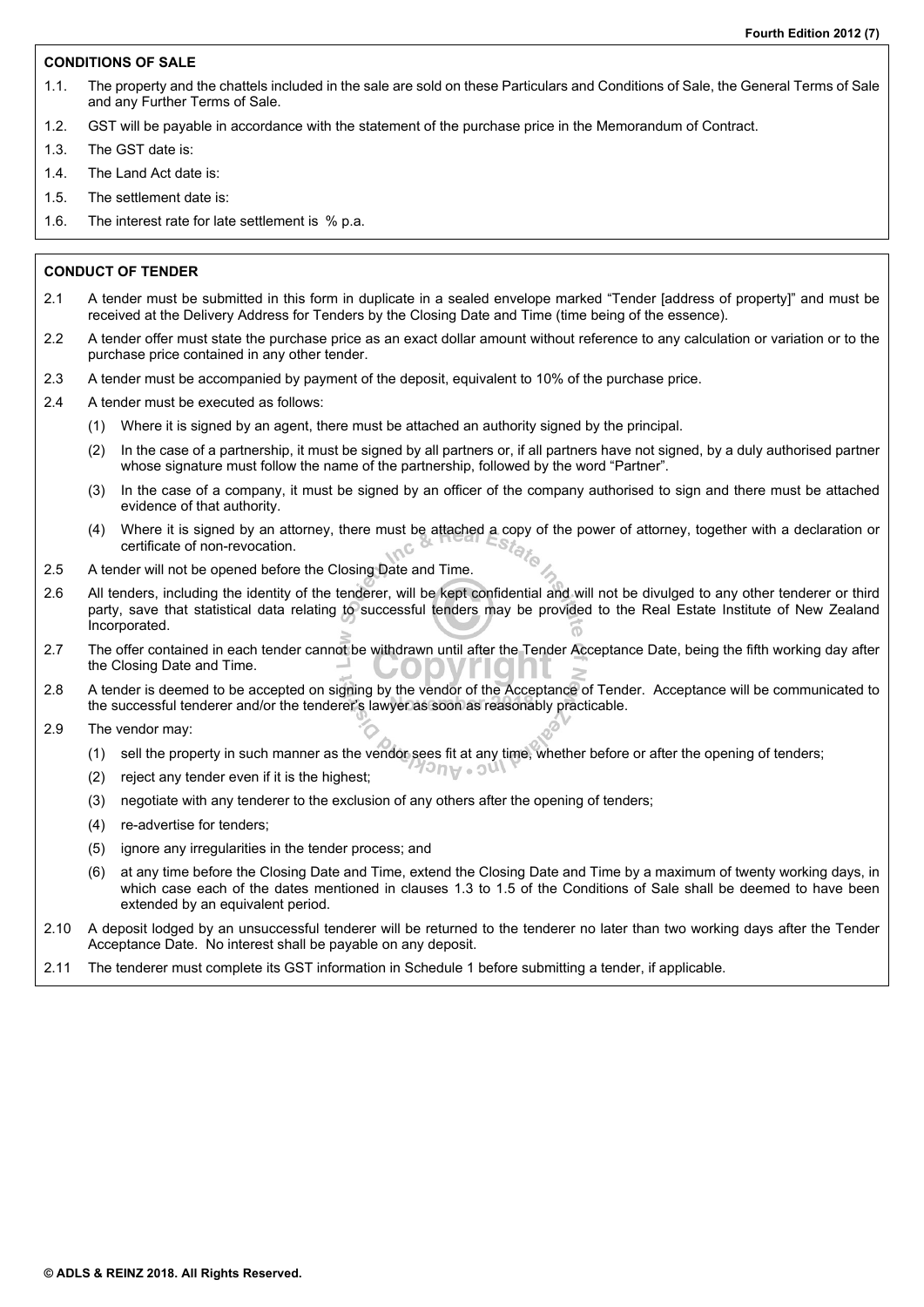# **GENERAL TERMS OF SALE**

#### **3.0 Definitions, time for performance, notices and interpretation**

- 3.1 Definitions
	- (1) Unless the context requires a different interpretation, words and phrases not otherwise defined have the same meanings ascribed to those words and phrases in the Goods and Services Tax Act 1985, the Property Law Act 2007, the Resource Management Act 1991 or the Unit Titles Act 2010.
	- (2) "Agreement" means this document including the Particulars and Conditions of Sale, these General Terms of Sale, any Further Terms of Sale, the Memorandum of Contract, and any schedules and attachments.
	- (3) "Building Act" means the Building Act 1991 and/or the Building Act 2004.
	- (4) "Building warrant of fitness" means a building warrant of fitness supplied to a territorial authority under the Building Act.<br>(5) "Cleared funds" means:
	- (5) "Cleared funds" means:
		- (a) An electronic transfer of funds that has been made strictly in accordance with the requirements set out in the PLS Guidelines; or
			- (b) A bank cheque, but only in the circumstances permitted by the PLS Guidelines and only if it has been paid strictly in accordance with the requirements set out in the PLS Guidelines.
	- (6) "Default GST" means any additional GST, penalty (civil or otherwise), interest, or other sum imposed on the vendor (or where the vendor is or was a member of a GST group its representative member) under the GST Act or the Tax Administration Act 1994 by reason of non-payment of any GST payable in respect of the supply made under this agreement but does not include any such sum levied against the vendor (or where the vendor is or was a member of a GST group its representative member) by reason of a default or delay by the vendor after payment of the GST to the vendor by the purchaser.
	- (7) "Electronic instrument" has the same meaning as ascribed to that term in the Land Act 2017.
	- (8) "GST" means Goods and Services Tax arising pursuant to the Goods and Services Tax Act 1985 and "GST Act" means the Goods and Services Tax Act 1985.
	- (9) "Landonline Workspace" means an electronic workspace facility approved by the Registrar-General of Land pursuant to the provisions of the Land Transfer Act 2017.
	- (10) "LINZ" means Land Information New Zealand.
	- (11) "Local authority" means a territorial authority or a regional council.
	- (12) "OIA Consent" means consent to purchase the property under the Overseas Investment Act 2005.
	- (13) "PLS Guidelines" means the most recent edition, as at the date of this agreement, of the Property Transactions and E-Dealing Practice Guidelines prepared by the Property Law Section of the New Zealand Law Society.
	- (14) "Property" means the property described in this agreement.
	- (15) "Purchase price" means the total purchase price stated in this agreement which the purchaser has agreed to pay the vendor for the property and the chattels included in the sale.
	- (16) "Regional council" means a regional council within the meaning of the Local Government Act 2002.
	- (17) "Remote settlement" means settlement of the sale and purchase of the property by way of the purchaser's lawyer paying the moneys due and payable on the settlement date directly into the trust account of the vendor's lawyer, in consideration of the vendor agreeing to meet the vendor's obligations under subclause 5.8(2), pursuant to the protocol for remote settlement recommended in the PLS Guidelines.
	- (18) "Secure web document exchange" means an electronic messaging service enabling messages and electronic documents to be posted by one party to a secure website to be viewed by the other party immediately after posting. ເຈ,
	- (19) "Settlement date" means the date specified as such in this agreement.
	- (20) "Settlement statement" means a statement showing the purchase price, plus any GST payable by the purchaser in addition to the purchase price, less any deposit or other payments or allowances to be credited to the purchaser, together with apportionments of all incomings and outgoings apportioned at the settlement date.
	- (21) "Territorial authority" means a territorial authority within the meaning of the Local Government Act 2002.
	- (22) "Unit title" means a unit title under the Unit Titles Act 2010.<br>(23) The terms "principal unit". "accessory unit". "owner" "unit pl
	-
	- (23) The terms "principal unit", "accessory unit", "owner" "unit plan" and "unit" have the meanings ascribed to those terms in the Unit Titles Act 2010.<br>(24) The term "rules" includes both body corporate rules under the Un The term "rules" includes both body corporate rules under the Unit Titles Act 1972 and body corporate operational rules under the Unit Titles Act 2010.
	- (25) The terms "building", "building consent", "code compliance certificate", "compliance schedule", "household unit" and "commercial on-seller" have the meanings ascribed to those terms in the Building Act.
	- (26) The term "title" includes where appropriate a record of title within the meaning of the Land Transfer Act 2017.
	- (27) The terms "going concern", "goods", "principal place of residence", "recipient", "registered person", "registration number", "supply" and "taxable activity" have the meanings ascribed to those terms in the GST Act.
	- (28) The terms "tax information" and "tax statement" have the meanings ascribed to those terms in the Land Transfer Act 2017.
	- (29) The terms "associated person", "conveyancer", "residential land purchase amount", "offshore RLWT person", "RLWT", "RLWT certificate of exemption" and "RLWT rules" have the meanings ascribed to those terms in the Income Tax Act 2007.
	- (30) The term "Commissioner" has the meaning ascribed to that term in the Tax Administration Act 1994.
	- (31) "Working day" means any day of the week other than:
		- (a) Saturday, Sunday, Waitangi Day, Good Friday, Easter Monday, Anzac Day, the Sovereign's Birthday and Labour Day;
		- (b) if Waitangi Day or Anzac Day falls on a Saturday or Sunday, the following Monday;
		- (c) a day in the period commencing on the 24th day of December in any year and ending on the 5th day of January in the following year, both days inclusive;
		- (d) the day observed as the anniversary of any province in which the property is situated.
		- A working day shall be deemed to commence at 9.00 am and to terminate at 5.00 pm.
	- (32) Unless a contrary intention appears in the Conditions of Sale or elsewhere in this agreement:
		- (a) the interest rate for late settlement is equivalent to the interest rate charged by the Inland Revenue Department on unpaid tax under the Tax Administration Act 1994 during the period for which the interest rate for late settlement is payable, plus 5% per annum; and
		- (b) a party is in default if it did not do what it has contracted to do to enable settlement to occur, regardless of the cause of such failure.
- 3.2 Time for Performance
	- (1) Where the day nominated for settlement or the fulfilment of a condition is not a working day then the settlement date or the date for fulfilment of the condition shall be the last working day before the day so nominated.
	- (2) Any act done pursuant to this agreement by a party, including service of notices, after 5.00 pm on a working day, or on a day that is not a working day, shall be deemed to have been done at 9.00 am on the next succeeding working day.
	- (3) Where two or more acts done pursuant to this agreement, including service of notices, are deemed to have been done at the same time, they shall take effect in the order in which they would have taken effect but for subclause 3.2(2).

#### 3.3 Notices

- The following apply to all notices between the parties relevant to this agreement, whether authorised by this agreement or by the general law:
- (1) All notices must be served in writing.
- (2) Any notice under section 28 of the Property Law Act 2007, where the purchaser is in possession of the property, must be served in accordance with section 353 of that Act.
- (3) All other notices, unless otherwise required by the Property Law Act 2007, must be served by one of the following means:
	- (a) on the party as authorised by sections 354 to 361 of the Property Law Act 2007; or
		- (b) on the party or on the party's lawyer:
			- (i) by personal delivery; or
			- (ii) by posting by ordinary mail; or
			- (iii) by facsimile; or
			- (iv) by email; or
			- (v) in the case of the party's lawyer only, by sending by document exchange or, if both parties' lawyers have agreed to subscribe to the same secure web document exchange for this agreement, by secure web document exchange.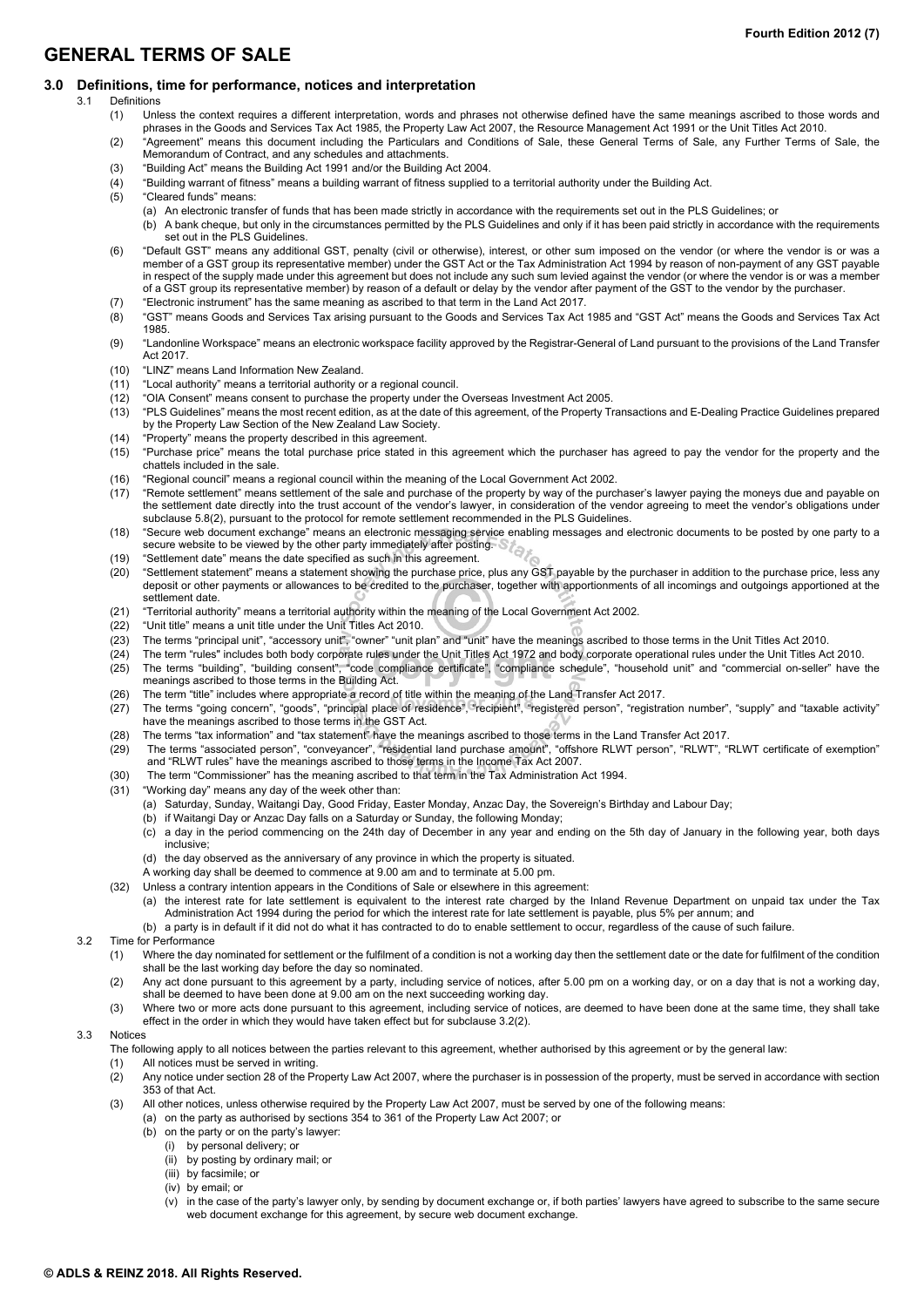- (4) In respect of the means of service specified in subclauses 3.3(3)(b), a notice is deemed to have been served:
	- (a) in the case of personal delivery, when received by the party or at the lawyer's office;
	- (b) in the case of posting by ordinary mail, on the third working day following the date of posting to the address for service notified in writing by the party or to the postal address of the lawyer's office;
	- (c) in the case of facsimile transmission, when sent to the facsimile number notified in writing by the party or to the facsimile number of the lawyer's office; (d) in the case of email, when acknowledged by the party or by the lawyer orally or by return email or otherwise in writing, except that return emails
	- generated automatically shall not constitute an acknowledgement; (e) in the case of sending by document exchange, on the second working day following the date of sending to the document exchange number of the
	- lawyer's office;
	- (f) in the case of sending by secure web document exchange, at the time when in the ordinary course of operation of that secure web document exchange, a notice posted by one party is accessible for viewing or downloading by the other party.
- (5) Any period of notice required to be given under this agreement shall be computed by excluding the day of service.
- (6) In accordance with section 222 of the Contract and Commercial Law Act 2017, the parties agree that any notice or document that must be given in writing by one party to the other may be given in electronic form and by means of an electronic communication, subject to the rules regarding service set out above.
- 3.4 Interpretation
	- (1) If there is more than one vendor or purchaser, the liability of the vendors or of the purchasers, as the case may be, is joint and several.
	- (2) Where the purchaser executes this agreement with provision for a nominee, or as agent for an undisclosed or disclosed but unidentified principal, or on behalf of a company to be formed, the purchaser shall at all times remain liable for all obligations on the part of the purchaser.
	- (3) If any inserted term (including any Further Terms of Sale) conflicts with the General Terms of Sale or the Particulars and Conditions of Sale the inserted term shall prevail.
	- (4) Headings are for information only and do not form part of this agreement.
	- (5) References to statutory provisions shall be construed as references to those provisions as they may be amended or re-enacted or as their application is modified by other provisions from time to time.

## **4.0 Deposit**

- 4.1 The purchaser shall pay the deposit with the submission of the tender.
- 4.2 If the deposit is not paid with the submission of the tender or if the payment is dishonoured, the vendor may cancel this agreement by serving notice of cancellation on the purchaser.
- 4.3 The deposit shall be in part payment of the purchase price.
- 4.4 If this agreement is entered into subject to any condition(s) expressed in this agreement and/or if the property is a unit title, the person to whom the deposit is paid shall hold it as a stakeholder until:
	- (1) each such condition has been fulfilled or waived; and
	- (2) if the property is a unit title, a pre-settlement disclosure statement, certified correct by the body corporate, under section 147 of the Unit Titles Act 2010 and an additional disclosure statement under section 148 of the Unit Titles Act 2010 (if requested by the purchaser within the time prescribed in section 148(2)),

have been provided to the purchaser by the vendor within the times prescribed in those sections or otherwise the purchaser has given notice under section 148(2) of the Unit Titles Act 2010 to postpone the settlement date until after the disclosure statements have been provided; or

(3) this agreement is avoided pursuant to subclause 12.4(5) or, if the property is a unit title, the purchaser, having the right to cancel this agreement pursuant to section 151(2) of the Unit Titles Act 2010, has cancelled this agreement pursuant to that section, or has waived the right to cancel by giving notice to the vendor or by completing settlement of the purchase. ć٢

#### **5.0 Possession and Settlement**

#### Possession

- 5.1 Unless particulars of a tenancy are included in this agreement the property is sold with vacant possession and the vendor shall so yield the property on the settlement date.
- 5.2 If the property is sold with vacant possession, then subject to the rights of any tenants of the property, the vendor shall permit the purchaser or any person authorised by the purchaser in writing, upon reasonable notice:
	- (1) to enter the property on one occasion prior to the settlement date for the purposes of examining the property, chattels and fixtures which are included in the sale; and
	- (2) to re-enter the property on or before the settlement date to confirm compliance by the vendor with any agreement made by the vendor to carry out any work on the property and the chattels and the fixtures.
- 5.3 Possession shall be given and taken on the settlement date. Outgoings and incomings in respect of the settlement date are the responsibility of and belong to the vendor.
- 5.4 On the settlement date, the vendor shall make available to the purchaser keys to all exterior doors that are locked by key, electronic door openers to all doors that are opened electronically and the keys and/or security codes to any alarms. The vendor does not have to make available keys, electronic door openers, and security codes where the property is tenanted and these are held by the tenant.

#### **Settlement**

- 5.5 The vendor shall prepare, at the vendor's own expense, a settlement statement. The vendor shall tender the settlement statement to the purchaser or the purchaser's lawyer a reasonable time prior to the settlement date.
- 5.6 The purchaser's lawyer shall:
	- (1) within a reasonable time prior to the settlement date create a Landonline Workspace for the transaction, notify the vendor's lawyer of the dealing number allocated by LINZ, and prepare in that workspace a transfer instrument in respect of the property; and
	- (2) prior to settlement:
		- (a) lodge in that workspace the tax information contained in the transferor's tax statement; and

 $\mathcal{C}$ 

- (b) certify and sign the transfer instrument.
- 5.7 The vendor's lawyer shall:
	- (1) within a reasonable time prior to the settlement date prepare in that workspace all other electronic instruments required to confer title on the purchaser in terms of the vendor's obligations under this agreement; and
	- (2) prior to settlement
		- (a) lodge in that workspace the tax information contained in the transferor's tax statement; and
		- (b) have those instruments and the transfer instrument certified, signed and, where possible, pre-validated.
- 5.8 On the settlement date:
	- (1) the balance of the purchase price, interest and other moneys, if any, shall be paid by the purchaser in cleared funds or otherwise satisfied as provided in this agreement (credit being given for any amount payable by the vendor under subclause 5.12 or 5.14).
	- (2) the vendor's lawyer shall immediately thereafter:
		- (a) release or procure the release of the transfer instrument and the other instruments mentioned in subclause 5.7(1) so that the purchaser's lawyer can then submit them for registration;
		- (b) pay to the purchaser's lawyer the LINZ registration fees on all of the instruments mentioned in subclause 5.7(1), unless these fees will be invoiced to the vendor's lawyer by LINZ directly; and
		- (c) deliver to the purchaser's lawyer any other documents that the vendor must provide to the purchaser on settlement in terms of this agreement.
- 5.9 All obligations under subclause 5.8 are interdependent.
- 5.10 The parties shall complete settlement by way of remote settlement, provided that where payment by bank cheque is permitted under the PLS Guidelines, payment may be made by the personal delivery of a bank cheque to the vendor's lawyer's office, so long as it is accompanied by the undertaking from the purchaser's lawyer required by those Guidelines.

Last Minute Settlement

- 5.11 If due to the delay of the purchaser, settlement takes place between 4.00 pm and 5.00 pm on the settlement date ("last minute settlement"), the purchaser shall pay the vendor:
	- (1) one day's interest at the interest rate for late settlement on the portion of the purchase price paid in the last minute settlement; and
- (2) if the day following the last minute settlement is not a working day, an additional day's interest (calculated in the same manner) for each day until, but excluding, the next working day.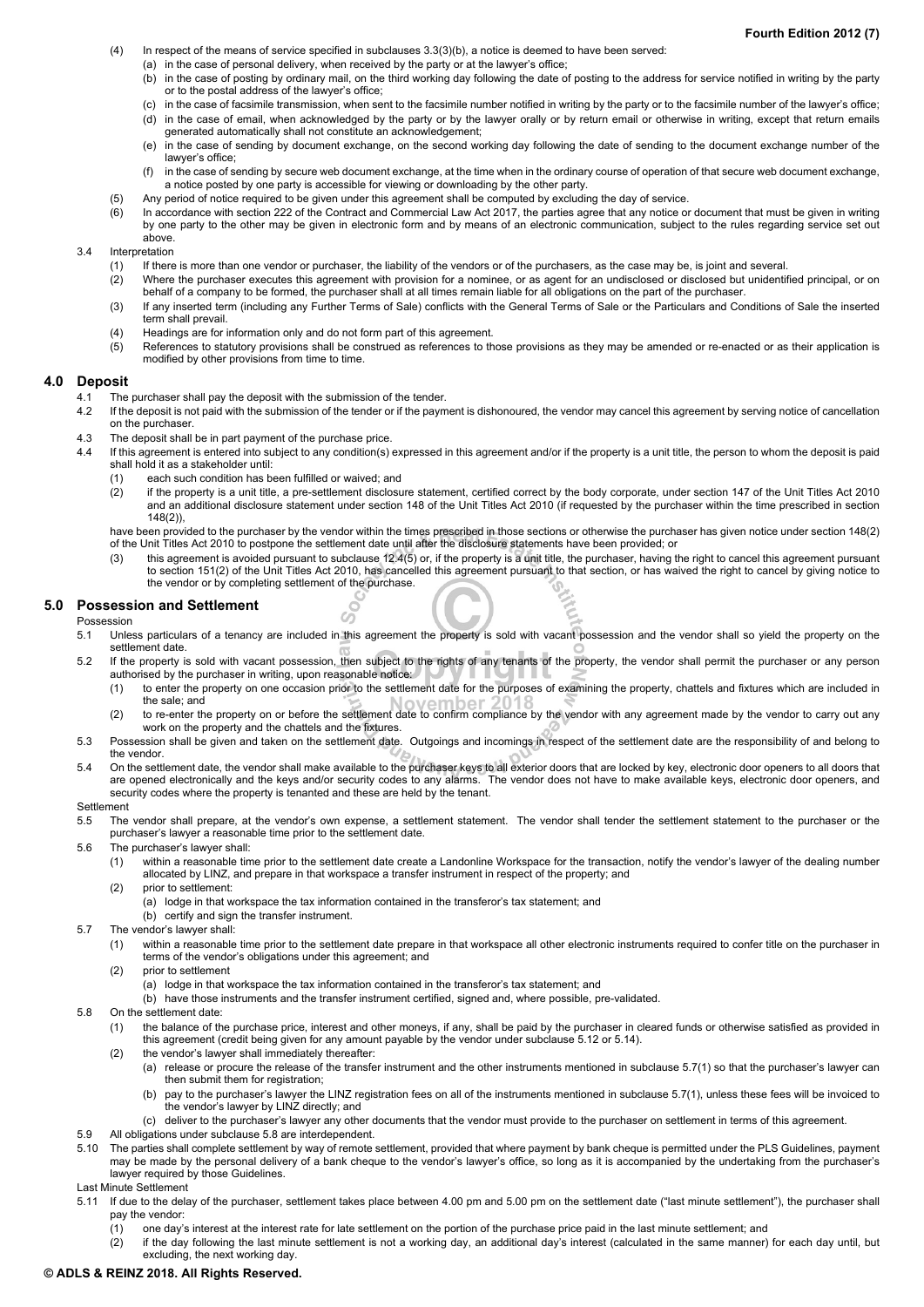#### Purchaser Default: Late Settlement

- 5.12 If any portion of the purchase price is not paid upon the due date for payment, then, provided that the vendor provides reasonable evidence of the vendor's ability to perform any obligation the vendor is obliged to perform on that date in consideration for such payment:
	- (1) the purchaser shall pay to the vendor interest at the interest rate for late settlement on the portion of the purchase price so unpaid for the period from the due date for payment until payment ("the default period"); but nevertheless this stipulation is without prejudice to any of the vendor's rights or remedies including any right to claim for additional expenses and damages. For the purposes of this subclause, a payment made on a day other than a working day or after the termination of a working day shall be deemed to be made on the next following working day and interest shall be computed accordingly; and
	- (2) the vendor is not obliged to give the purchaser possession of the property or to pay the purchaser any amount for remaining in possession, unless this agreement relates to a tenanted property, in which case the vendor must elect either to:
		- (a) account to the purchaser on settlement for incomings in respect of the property which are payable and received during the default period, in which event the purchaser shall be responsible for the outgoings relating to the property during the default period; or
		- (b) retain such incomings in lieu of receiving interest from the purchaser pursuant to subclause 5.12(1).
- 5.13 Where subclause 5.12(1) applies and the parties are unable to agree upon any amount claimed by the vendor for additional expenses and damages:
	- (1) an interim amount shall on settlement be paid to a stakeholder by the purchaser until the amount payable is determined;
	- (2) the interim amount must be a reasonable sum having regard to all of the circumstances;
	- (3) if the parties cannot agree on the interim amount, the interim amount shall be determined by an experienced property lawyer appointed by the parties. The appointee's costs shall be met equally by the parties. If the parties cannot agree on the appointee, the appointment shall be made on the application of either party by the president for the time being of the New Zealand Law Society;
	- (4) the stakeholder shall lodge the interim amount on interest-bearing call deposit with a bank registered under the Reserve Bank of New Zealand Act 1989 in the joint names of the vendor and the purchaser;
	- (5) the interest earned on the interim amount net of any withholding tax and any bank or legal administration fees and commission charges shall follow the destination of the interim amount;
	- (6) the amount determined to be payable shall not be limited by the interim amount; and
	- (7) if the parties cannot agree on a stakeholder, the interim amount shall be paid to a stakeholder nominated on the application of either party by the president for the time being of the New Zealand Law Society.

#### Vendor Default: Late Settlement or Failure to Give Possession

5.14 (1) For the purposes of this subclause 5.14:

- (a) the default period means:
	- (i) in subclause 5.14(2), the period from the settlement date until the date when the vendor is able and willing to provide vacant possession and the purchaser takes possession; and
	- (ii) in subclause 5.14(3), the period from the date the purchaser takes possession until the date when settlement occurs; and
	- (iii) in subclause 5.14(5), the period from the settlement date until the date when settlement occurs;
- (b) the vendor shall be deemed to be unwilling to give possession if the vendor does not offer to give possession.
- (2) If this agreement provides for vacant possession but the vendor is unable or unwilling to give vacant possession on the settlement date, then, provided that the purchaser provides reasonable evidence of the purchaser's ability to perform the purchaser's obligations under this agreement:
	- (a) the vendor shall pay the purchaser, at the purchaser's election, either:
		- (i) compensation for any reasonable costs incurred for temporary accommodation for persons and storage of chattels during the default period; or (ii) an amount equivalent to interest at the interest rate for late settlement on the entire purchase price during the default period; and
	- (b) the purchaser shall pay the vendor an amount equivalent to the interest earned or which would be earned on overnight deposits lodged in the purchaser's lawyer's trust bank account on such portion of the purchase price (including any deposit) as is payable under this agreement on or by the settlement date but remains unpaid during the default period less:
		- (i) any withholding tax; and
		- (ii) any bank or legal administration fees and commission charges; and
		- (iii) any interest payable by the purchaser to the purchaser's lender during the default period in respect of any mortgage or loan taken out by the purchaser in relation to the purchase of the property.
- (3) If this agreement provides for vacant possession and the vendor is able and willing to give vacant possession on the settlement date, then, provided the purchaser provides reasonable evidence of the purchaser's ability to perform the purchaser's obligations under this agreement, the purchaser may elect to take possession in which case the vendor shall not be liable to pay any interest or other moneys to the purchaser but the purchaser shall pay the vendor the same amount as that specified in subclause 5.14(2)(b) during the default period. A purchaser in possession under this subclause 5.14(3) is a licensee only.
- (4) Notwithstanding the provisions of subclause 5.14(3), the purchaser may elect not to take possession when the purchaser is entitled to take it. If the purchaser elects not to take possession, the provisions of subclause 5.14(2) shall apply as though the vendor were unable or unwilling to give vacant possession on the settlement date.
- (5) If this agreement provides for the property to be sold tenanted then, provided that the purchaser provides reasonable evidence of the purchaser's ability to perform the purchaser's obligations under this agreement, the vendor shall on settlement account to the purchaser for incomings which are payable and received in respect of the property during the default period less the outgoings paid by the vendor during that period. Apart from accounting for such incomings, the vendor shall not be liable to pay any other moneys to the purchaser but the purchaser shall pay the vendor the same amount as that specified in subclause 5.14(2)(b) during the default period.
- (6) The provisions of this subclause 5.14 shall be without prejudice to any of the purchaser's rights or remedies including any right to claim for any additional expenses and damages suffered by the purchaser.
- (7) Where the parties are unable to agree upon any amount payable under this subclause 5.14:
	- (a) an interim amount shall on settlement be paid to a stakeholder by the party against whom it is claimed until the amount payable is determined;
	- (b) the interim amount shall be the lower of:
		- (i) the amount claimed; or
		- (ii) an amount equivalent to interest at the interest rate for late settlement for the relevant default period on such portion of the purchase price (including any deposit) as is payable under this agreement on or by the settlement date.
	- (c) the stakeholder shall lodge the interim amount on interest-bearing call deposit with a bank registered under the Reserve Bank of New Zealand Act 1989 in the joint names of the vendor and the purchaser;
	- (d) the interest earned on the interim amount net of any withholding tax and any bank or legal administration fees and commission charges shall follow the destination of the interim amount;
	- (e) the amount determined to be payable shall not be limited by the interim amount; and
	- (f) if the parties cannot agree on a stakeholder the interim amount shall be paid to a stakeholder nominated on the application of either party by the president for the time being of the New Zealand Law Society.

#### Deferment of Settlement and Possession

- 5.15 If
	- (1) this is an agreement for the sale by a commercial on-seller of a household unit; and
	- (2) a code compliance certificate has not been issued by the settlement date in relation to the household unit,

then, unless the parties agree otherwise (in which case the parties shall enter into a written agreement in the form (if any) prescribed by the Building (Forms) Regulations 2004), the settlement date shall be deferred to the fifth working day following the date upon which the vendor has given the purchaser notice that the code compliance certificate has been issued (which notice must be accompanied by a copy of the certificate).

- 5.16 In every case, if neither party is ready, willing, and able to settle on the settlement date, the settlement date shall be deferred to the third working day following the date upon which one of the parties gives notice it has become ready, willing, and able to settle.
- 5.17 If
	- (1) the property is a unit title;
	- (2) the settlement date is deferred pursuant to either subclause 5.15 or subclause 5.16; and
	- (3) the vendor considers on reasonable grounds that an extension of time is necessary or desirable in order for the vendor to comply with the warranty by the vendor in subclause 11.2(3),
		- then the vendor may extend the settlement date:
		- (4) where there is a deferment of the settlement date pursuant to subclause 5.15, to the tenth working day following the date upon which the vendor gives the purchaser notice that it has become ready, willing and able to settle, provided the vendor gives notice of the extension to the purchaser no later than the second working day after such notice; or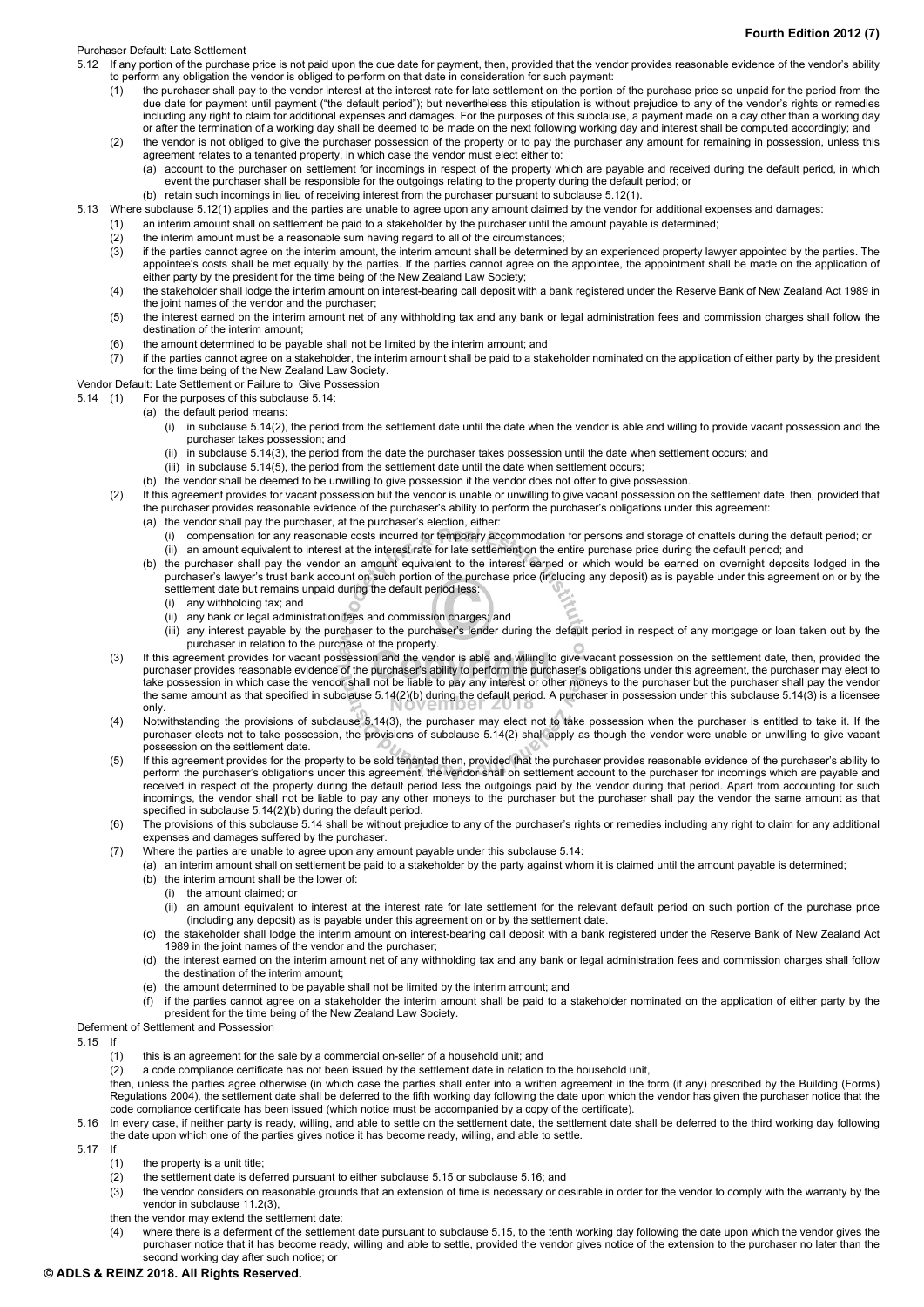(5) where there is a deferment of the settlement date pursuant to subclause 5.16, to the tenth working day following the date upon which one of the parties gives notice that it has become ready, willing and able to settle, provided the vendor gives notice of the extension to the purchaser no later than the second working day after such notice.

New Title Provision

- 5.18 (1) Where
	- (a) the transfer of the property is to be registered against a new title yet to be issued; and
	- (b) a search copy, as defined in section 60 of the Land Transfer Act 2017, of that title is not obtainable by the tenth working day prior to the settlement date,

then, unless the purchaser elects that settlement shall still take place on the agreed settlement date, the settlement date shall be deferred to the tenth working day following the date on which the vendor has given the purchaser notice that a search copy is obtainable.

(2) Subclause 5.18(1) shall not apply where it is necessary to register the transfer of the property to enable a plan to deposit and title to the property to issue.

#### **6.0 Residential Land Withholding Tax**

- If the vendor does not have a conveyancer or the vendor and the purchaser are associated persons, then:
	- (1) the vendor must provide the purchaser or the purchaser's conveyancer, on or before the second working day before the due date for payment of the first residential land purchase amount payable under this agreement, with:
		- (a) sufficient information to enable the purchaser or the purchaser's conveyancer to determine to their reasonable satisfaction whether section 54C of the Tax Administration Act 1994 applies to the sale of the property; and
		- (b) if the purchaser or the purchaser's conveyancer determines to their reasonable satisfaction that section 54C of the Tax Administration Act 1994 does apply, all of the information required by that section and either an RLWT certificate of exemption in respect of the sale or otherwise such other information that the purchaser or the purchaser's conveyancer may reasonably require to enable the purchaser or the purchaser's conveyancer to determine to their reasonable satisfaction the amount of RLWT that must be withheld from each residential land purchase amount;
	- (2) the vendor shall be liable to pay any costs reasonably incurred by the purchaser or the purchaser's conveyancer in relation to RLWT, including the cost of obtaining professional advice in determining whether there is a requirement to withhold RLWT and the amount of RLWT that must be withheld, if any; and
	- (3) any payments payable by the purchaser on account of the purchase price shall be deemed to have been paid to the extent that:
		- (a) RLWT has been withheld from those payments by the purchaser or the purchaser's conveyancer as required by the RLWT rules; and
- (b) any costs payable by the vendor under subclause 6.1(2) have been deducted from those payments by the purchaser or the purchaser's conveyancer. 6.2 If the vendor does not have a conveyancer or the vendor and the purchaser are associated persons and if the vendor fails to provide the information required under subclause 6.1(1), then the purchaser may:
	- (1) defer the payment of the first residential land purchase amount payable under this agreement (and any residential land purchase amount that may subsequently fall due for payment) until such time as the vendor supplies that information; or
	- (2) on the due date for payment of that residential land purchase amount, or at any time thereafter if payment has been deferred by the purchaser pursuant to this subclause and the vendor has still not provided that information, treat the sale of the property as if it is being made by an offshore RLWT person where there is a requirement to pay RLWT.
- 6.3 If pursuant to subclause 6.2 the purchaser treats the sale of the property as if it is being made by an offshore RLWT person where there is a requirement to pay RLWT, the purchaser or the purchaser's conveyancer may:
	- (1) make a reasonable assessment of the amount of RLWT that the purchaser or the purchaser's conveyancer would be required by the RLWT rules to withhold from any residential land purchase amount if the sale is treated in that manner; and
	- (2) withhold that amount from any residential land purchase amount and pay it to the Commissioner as RLWT.
- 6.4 Any amount withheld by the purchaser or the purchaser's conveyancer pursuant to subclause 6.3 shall be treated as RLWT that the purchaser or the purchaser's conveyancer is required by the RLWT rules to withhold.
- 6.5 The purchaser or the purchaser's conveyancer shall give notice to the vendor a reasonable time before payment of any sum due to be paid on account of the purchase price of:
	- (1) the costs payable by the vendor under subclause 6.1(2) that the purchaser or the purchaser's conveyancer intends to deduct; and
	- (2) the amount of RLWT that the purchaser or the purchaser's conveyancer intends to withhold.  $\sqrt{2}$

#### **7.0 Risk and insurance**

- The property and chattels shall remain at the risk of the vendor until possession is given and taken.
- 7.2 If, prior to the giving and taking of possession, the property is destroyed or damaged, and such destruction or damage has not been made good by the settlement date, then the following provisions shall apply:
	- (1) if the destruction or damage has been sufficient to render the property untenantable and it is untenantable on the settlement date, the purchaser may:
		- (a) complete the purchase at the purchase price, less a sum equal to any insurance moneys received or receivable by or on behalf of the vendor in respect of such destruction or damage, provided that no reduction shall be made to the purchase price if the vendor's insurance company has agreed to reinstate for the benefit of the purchaser to the extent of the vendor's insurance cover; or
		- (b) cancel this agreement by serving notice on the vendor in which case the vendor shall return to the purchaser immediately the deposit and any other moneys paid by the purchaser, and neither party shall have any right or claim against the other arising from this agreement or its cancellation.
	- (2) if the property is not untenantable on the settlement date the purchaser shall complete the purchase at the purchase price less a sum equal to the amount of the diminution in value of the property which, to the extent that the destruction or damage to the property can be made good, shall be deemed to be equivalent to the reasonable cost of reinstatement or repair;
	- (3) in the case of a property zoned for rural purposes under an operative District Plan, damage to the property shall be deemed to have rendered the property untenantable where the diminution in value exceeds an amount equal to 20% of the purchase price; and
	- (4) if the amount of the diminution in value is disputed, the parties shall follow the same procedure as that set out in subclause 10.4 for when an amount of compensation is disputed.
- 7.3 The purchaser shall not be required to take over any insurance policies held by the vendor.

#### **8.0 Title, boundaries and requisitions**

- 8.1 The vendor shall not be bound to point out the boundaries of the property except that on the sale of a vacant residential lot which is not limited as to parcels the vendor shall ensure that all boundary markers required by the Cadastral Survey Act 2002 and any related rules and regulations to identify the boundaries of the property are present in their correct positions at the settlement date.
- 8.2 The purchaser is deemed to have accepted the vendor's title to the property and the purchaser may not make any requisitions or objections as to the title.
- 8.3 Except as provided by sections 36 to 42 of the Contract and Commercial Law Act 2017, no error, omission or misdescription of the property or the title shall enable the purchaser to cancel this agreement but compensation, if claimed by notice before settlement in accordance with subclause 10.1 but not otherwise, shall be made or given as the case may require.
- 8.4 The vendor shall not be liable to pay for or contribute towards the expense of erection or maintenance of any fence between the property and any contiguous land of the vendor but this proviso shall not enure for the benefit of any subsequent purchaser of the contiguous land; and the vendor shall be entitled to require the inclusion of a fencing covenant to this effect in any transfer of the property.

#### **9.0 Vendor's warranties and undertakings**

- 9.1 The vendor warrants and undertakes that at the date of release of the tender documentation, the vendor has not:
	- (1) received any notice or demand and has no knowledge of any requisition or outstanding requirement:
		- (a) from any local or government authority or other statutory body; or
		- (b) under the Resource Management Act 1991; or
		- (c) from any tenant of the property; or
		- (d) from any other party; or
	- (2) given any consent or waiver,
- which directly or indirectly affects the property and which has not been disclosed in writing to the purchaser.
- 9.2 The vendor warrants and undertakes that at settlement:
	- (1) The chattels and all plant, equipment, systems or devices which provide any services or amenities to the property, including, without limitation, security, heating, cooling or air-conditioning, are delivered to the purchaser in reasonable working order, but in all other respects in their state of repair as at the date of this agreement (fair wear and tear excepted) but failure so to deliver them shall only create a right of compensation.
	- (2) All electrical and other installations on the property are free of any charge whatsoever.
	- (3) There are no arrears of rates, water rates or charges outstanding on the property.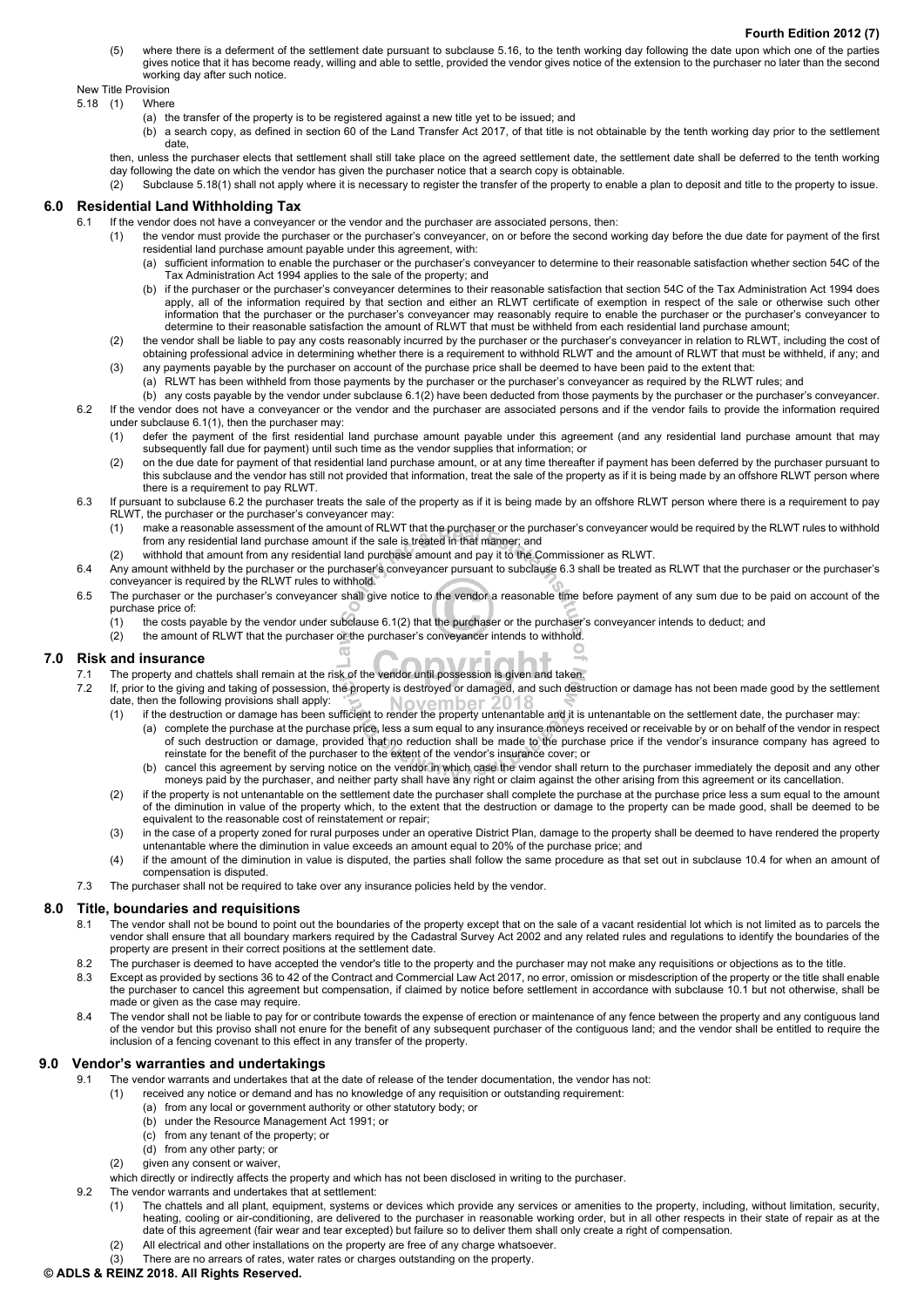- (4) Where an allowance has been made by the vendor in the settlement statement for incomings receivable, the settlement statement correctly records those allowances including, in particular, the dates up to which the allowances have been made.
- (5) Where the vendor has done or caused or permitted to be done on the property any works:
	- (a) any permit, resource consent or building consent required by law was obtained;
	- (b) to the vendor's knowledge, the works were completed in compliance with those permits or consents;
		- (c) where appropriate, a code compliance certificate was issued for those works.
- (6) Where under the Building Act, any building on the property sold requires a compliance schedule:
	- (a) the vendor has fully complied with any requirements specified in any compliance schedule issued by a territorial authority under the Building Act in respect of the building;
		- (b) the building has a current building warrant of fitness; and
	- (c) the vendor is not aware of any reason, that the vendor has not disclosed in writing to the purchaser, which would prevent a building warrant of fitness from being supplied to the territorial authority when the building warrant of fitness is next due.
- (7) Since the date of this agreement, the vendor has not given any consent or waiver which directly or indirectly affects the property. (8) Any notice or demand received by the vendor, which directly or indirectly affects the property, after the date of this agreement:
	- (a) from any local or government authority or other statutory body; or
	- (b) under the Resource Management Act 1991; or
	- (c) from any tenant of the property; or
	- (d) from any other party,

has been delivered forthwith by the vendor to either the purchaser or the purchaser's lawyer, unless the vendor has paid or complied with such notice or demand. If the vendor fails to so deliver or pay the notice or demand, the vendor shall be liable for any penalty incurred.

- (9) Any chattels included in the sale are the unencumbered property of the vendor.
- 9.3 If the property is or includes part only of a building, the warranty and undertaking in subclause 9.2(6) does not apply. Instead the vendor warrants and undertakes at the date of this agreement that, where under the Building Act the building of which the property forms part requires a compliance schedule:
	- (1) to the vendor's knowledge, there has been full compliance with any requirements specified in any compliance schedule issued by a territorial authority under the Building Act in respect of the building;
		-
	- (2) the building has a current building warrant of fitness; and<br>(3) the vendor is not aware of any reason, that the vendor has the vendor is not aware of any reason, that the vendor has not disclosed in writing to the purchaser, which would prevent a building warrant of fitness from being supplied to the territorial authority when the building warrant of fitness is next due.
- 9.4 The vendor warrants and undertakes that on or immediately after settlement:
	- (1) If the water and wastewater charges are determined by meter, the vendor will have the water meter read and will pay the amount of the charge payable pursuant to that reading; but if the water supplier will not make special readings the water and wastewater charges shall be apportioned.
	- (2) Any outgoings included in the settlement statement are paid in accordance with the settlement statement and, where applicable, to the dates shown in the settlement statement, or will be so paid immediately after settlement.
	- (3) The vendor will give notice of sale in accordance with the Local Government (Rating) Act 2002 to the territorial authority and regional council in whose district the land is situated and will also give notice of the sale to every other authority that makes and levies rates or charges on the land and to the supplier of water.
	- (4) Where the property is a unit title, the vendor will notify the body corporate in writing of the transfer of the property and the name and address of the purchaser.
- 9.5 If the purchaser has not validly cancelled this agreement, the breach of any warranty or undertaking contained in this agreement does not defer the obligation to settle but that obligation shall be subject to the rights of the purchaser at law or in equity, including any rights under subclause 8.3 and any right of equitable setoff.

## **10.0 Claims for compensation**

- Ċ 10.1 If the purchaser claims a right to compensation either under subclause 8.3 or for an equitable set-off:
	- (1) the purchaser must serve notice of the claim on the vendor on or before the last working day prior to settlement; and
	- (2) the notice must:
		- (a) in the case of a claim for compensation under subclause 8.3, state the particular error, omission or misdescription of the property or title in respect of which compensation is claimed;
		- (b) in the case of a claim to an equitable set-off, state the particular matters in respect of which compensation is claimed;
		- (c) comprise a genuine pre-estimate of the loss suffered by the purchaser; and
		- (d) be particularised and quantified to the extent reasonably possible as at the date of the notice.
- 10.2 For the purposes of subclause 10.1(1), "settlement" means the date for settlement fixed by this agreement unless, by reason of the conduct or omission of the vendor, the purchaser is unable to give notice by that date, in which case notice may be given on or before the last working day prior to the date for settlement
- fixed by a valid settlement notice served by either party pursuant to subclause 13.1.
- 10.3 If the amount of compensation is agreed, it shall be deducted on settlement.
- 10.4 If the amount of compensation is disputed:
	- (1) an interim amount shall be deducted on settlement and paid by the purchaser to a stakeholder until the amount of the compensation is determined;
	- (2) the interim amount must be a reasonable sum having regard to all of the circumstances;
	- (3) if the parties cannot agree on the interim amount, the interim amount shall be determined by an experienced property lawyer appointed by the parties. The appointee's costs shall be met equally by the parties. If the parties cannot agree on the appointee, the appointment shall be made on the application of either party by the president for the time being of the New Zealand Law Society;
	- (4) the stakeholder shall lodge the interim amount on interest-bearing call deposit with a bank registered under the Reserve Bank of New Zealand Act 1989 in the joint names of the vendor and the purchaser;
	- (5) the interest earned on the interim amount net of any withholding tax and any bank or legal administration fees and commission charges shall follow the destination of the interim amount;
	- (6) the amount of compensation determined to be payable shall not be limited by the interim amount; and
	- (7) if the parties cannot agree on a stakeholder, the interim amount shall be paid to a stakeholder nominated on the application of either party by the president for the time being of the New Zealand Law Society.
- 10.5 The procedures prescribed in subclauses 10.1 to 10.4 shall not prevent either party taking proceedings for the specific performance of the contract.

#### **11.0 Unit title provisions**

Unit Titles

- 11.1 If the property is a unit title, sections 144 to 153 of the Unit Titles Act 2010 ("the Act") require the vendor to provide to the purchaser a pre-contract disclosure statement, a pre-settlement disclosure statement and, if so requested by the purchaser, an additional disclosure statement.
- 11.2 If the property is a unit title, the vendor warrants and undertakes as follows:
	- (1) The information in the pre-contract disclosure statement provided to the purchaser was complete and correct.
	- (2) Apart from regular periodic contributions, no contributions have been levied or proposed by the body corporate that have not been disclosed in writing to the purchaser.
	- (3) Not less than five working days before the settlement date the vendor will provide:
		- (a) a certificate of insurance for all insurances effected by the body corporate under the provisions of section 135 of the Act; and
		- (b) a pre-settlement disclosure statement from the vendor, certified correct by the body corporate, under section 147 of the Act. Any periodic contributions to the operating account shown in that pre-settlement disclosure statement shall be apportioned. There shall be no apportionment of contributions to any long-term maintenance fund, contingency fund or capital improvement fund.
	- (4) There are no other amounts owing by the owner under any provisions of the Act or the Unit Titles Act 1972.
	- There are no unsatisfied judgments against the body corporate and no proceedings have been instituted against or by the body corporate.
	- (6) No order or declaration has been made by any Court against the body corporate or the owner under any provision of the Act or the Unit Titles Act 1972.
	- (7) The vendor has no knowledge or notice of any fact which might give rise to or indicate the possibility of:
		- (a) the owner or the purchaser incurring any other liability under any provision of the Act or the Unit Titles Act 1972; or
		- (b) any proceedings being instituted by or against the body corporate; or
		- (c) any order or declaration being sought against the body corporate or the owner under any provision of the Act or the Unit Titles Act 1972.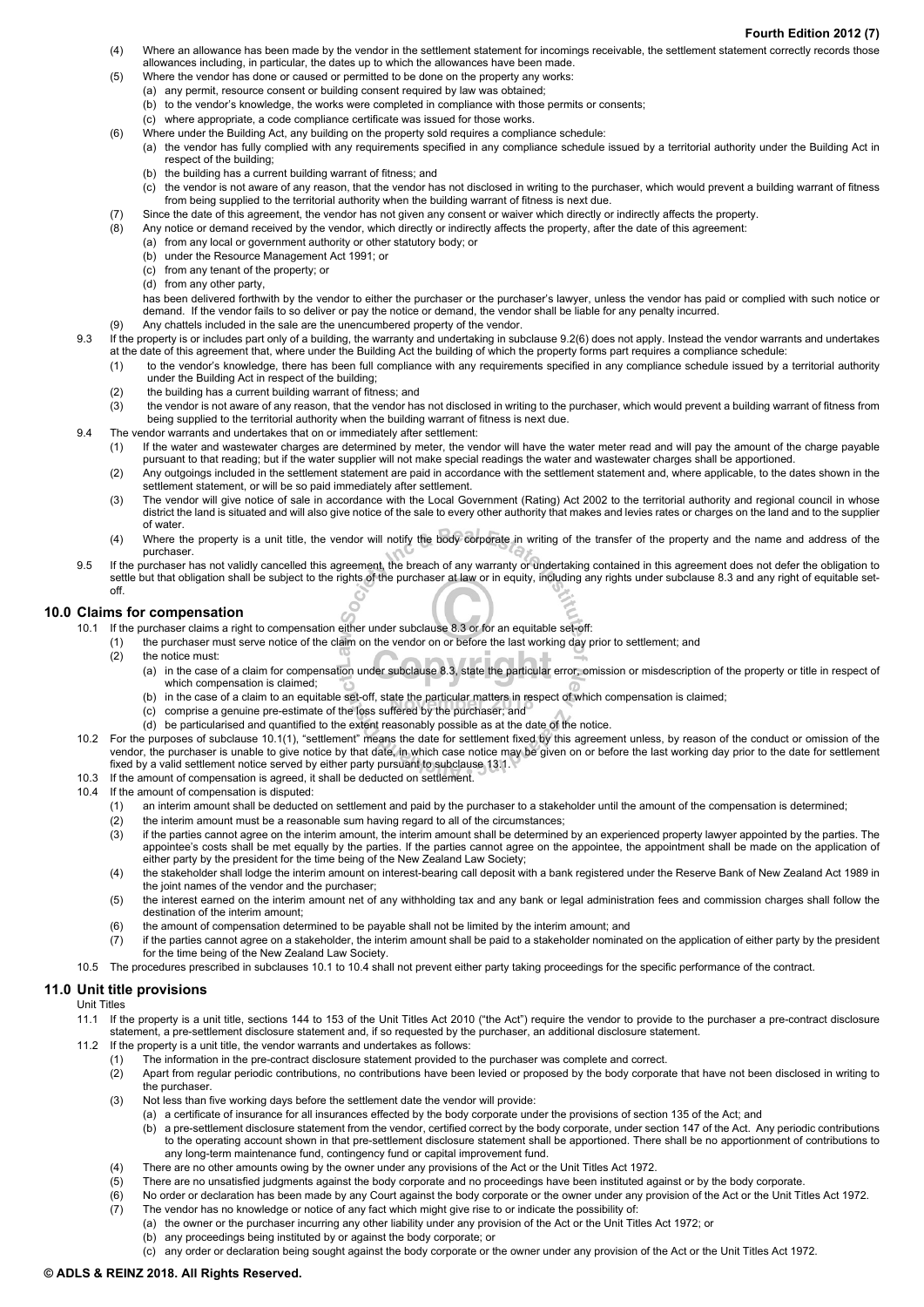- (8) The vendor is not aware of proposals to pass any body corporate resolution relating to its rules nor are there any unregistered changes to the body corporate rules which have not been disclosed in writing to the purchaser.
- (9) No lease, licence, easement or special privilege has been granted by the body corporate in respect of any part of the common property which has not been disclosed in writing to the purchaser.
- (10) No resolution has been passed and no application has been made and the vendor has no knowledge of any proposal for:
	- (a) the transfer of the whole or any part of the common property;
		- (b) the addition of any land to the common property;
		- (c) the cancellation of the unit plan; or
	- (d) the deposit of an amendment to the unit plan, a redevelopment plan or a new unit plan in substitution for the existing unit plan
	- which has not been disclosed in writing to the purchaser.
- (11) As at settlement, all contributions and other moneys payable by the vendor to the body corporate have been paid in full.
- 11.3 If the property is a unit title, in addition to the purchaser's rights under sections 149 and 150 of the Act, and if the vendor does not provide the certificates of insurance and the pre-settlement disclosure statement under section 147 in accordance with the requirements of subclause 11.2(3), the purchaser may:
	- (1) postpone the settlement date until the fifth working day following the date on which that information is provided to the purchaser; or
	- (2) elect that settlement shall still take place on the settlement date.
- 11.4 If the property is a unit title, specify that:
	- (1) the facsimile number of the office of that party's lawyer shall be an address for service for that party for the purposes of section 205(1)(d) of the Act; and
	- (2) if that party is absent from New Zealand, that party's lawyer shall be that party's agent in New Zealand for the purposes of section 205(2) of the Act.
- 11.5 If the property is a unit title, any costs owing by the purchaser to the vendor pursuant to section 148(5) of the Act for providing an additional disclosure statement shall be included in the moneys payable by the purchaser on settlement pursuant to subclause 5.8(1). Such costs may be deducted from the deposit if the purchaser becomes entitled to a refund of the deposit upon cancellation or avoidance of this agreement.

#### **12.0 Conditions**

Particular conditions

- 12.1 If this agreement relates to a transaction to which the Land Act 1948 applies, this agreement is subject to the vendor obtaining the necessary consent by the Land Act date.
- 12.2 If the Land Act date is not shown in the Conditions of Sale that date shall be the possession date or a date two months from the date of this agreement whichever is the sooner.
- 12.3 If this agreement relates to a transaction to which section 225 of the Resource Management Act 1991 applies then this agreement is subject to the appropriate condition(s) imposed by that section.
- Operation of conditions
- 12.4 If this agreement is expressed to be subject either to the above or to any other condition(s), then in relation to each such condition the following shall apply unless otherwise expressly provided:
	- (1) The condition shall be a condition subsequent.
	- (2) The party or parties for whose benefit the condition has been included shall do all things which may reasonably be necessary to enable the condition to be fulfilled by the date for fulfilment.
	- (3) Time for fulfilment of any condition and any extended time for fulfilment to a fixed date shall be of the essence.
	- (4) The condition shall be deemed to be not fulfilled until notice of fulfilment has been served by one party on the other party.
	- (5) If the condition is not fulfilled by the date for fulfilment, either party may at any time before the condition is fulfilled or waived avoid this agreement by giving notice to the other. Upon avoidance of this agreement, the purchaser shall be entitled to the immediate return of the deposit and any other moneys paid by the purchaser under this agreement and neither party shall have any right or claim against the other arising from this agreement or its termination.
	- (6) At any time before this agreement is avoided, the purchaser may waive any finance condition and either party may waive any condition which is for the sole benefit of that party. Any waiver must be by notice.

.<br>م

#### **13.0 Notice to complete and remedies on default**

- 13.1 (1) If the sale is not settled on the settlement date, either party may at any time thereafter serve on the other party a settlement notice.
	- (2) The settlement notice shall be effective only if the party serving it is at the time of service either in all material respects ready able and willing to proceed to settle in accordance with this agreement or is not so ready, able, and willing to settle only by reason of the default or omission of the other party.
	- (3) If the purchaser is in possession, the vendor's right to cancel this agreement will be subject to sections 28 to 36 of the Property Law Act 2007 and the settlement notice may incorporate or be given with a notice under section 28 of that Act complying with section 29 of that Act.
- 13.2 Subject to subclause 13.1(3), upon service of the settlement notice the party on whom the notice is served shall settle:
	- (1) on or before the twelfth working day after the date of service of the notice; or
	- (2) on the first working day after the 13th day of January if the period of twelve working days expires during the period commencing on the 6th day of January and ending on the 13th day of January, both days inclusive,
	-
- time being of the essence, but without prejudice to any intermediate right of cancellation by either party.<br>13.3 (1) If this agreement provides for the payment of the purchase price by instalments and the purcha If this agreement provides for the payment of the purchase price by instalments and the purchaser fails duly and punctually to pay any instalment on or within one month from the date on which it fell due for payment then, whether or not the purchaser is in possession, the vendor may immediately give notice to the purchaser calling up the unpaid balance of the purchase price, which shall upon service of the notice fall immediately due and payable.
	- (2) The date of service of the notice under this subclause shall be deemed the settlement date for the purposes of subclause 13.1.
	- (3) The vendor may give a settlement notice with a notice under this subclause.
	- (4) For the purpose of this subclause a deposit is not an instalment.
- 13.4 If the purchaser does not comply with the terms of the settlement notice served by the vendor then, subject to subclause 13.1(3):
	- (1) Without prejudice to any other rights or remedies available to the vendor at law or in equity, the vendor may:
		- (a) sue the purchaser for specific performance; or
		- (b) cancel this agreement by notice and pursue either or both of the following remedies namely:
			- (i) forfeit and retain for the vendor's own benefit the deposit paid by the purchaser, but not exceeding in all 10% of the purchase price; and/or (ii) sue the purchaser for damages.
	- (2) Where the vendor is entitled to cancel this agreement, the entry by the vendor into a conditional or unconditional agreement for the resale of the property or any part thereof shall take effect as a cancellation of this agreement by the vendor if this agreement has not previously been cancelled and such resale shall be deemed to have occurred after cancellation.

(3) The damages claimable by the vendor under subclause 13.4 (1)(b)(ii) shall include all damages claimable at common law or in equity and shall also include (but shall not be limited to) any loss incurred by the vendor on any bona fide resale contracted within one year from the date by which the purchaser should have settled in compliance with the settlement notice. The amount of that loss may include:

- (a) interest on the unpaid portion of the purchase price at the interest rate for late settlement from the settlement date to the settlement of such resale; and
	- (b) all costs and expenses reasonably incurred in any resale or attempted resale; and
- (c) all outgoings (other than interest) on or maintenance expenses in respect of the property from the settlement date to the settlement of such resale.
- (4) Any surplus money arising from a resale as aforesaid shall be retained by the vendor.
- 13.5 If the vendor does not comply with the terms of a settlement notice served by the purchaser, then, without prejudice to any other rights or remedies available to the purchaser at law or in equity the purchaser may:
	- (1) sue the vendor for specific performance; or
	- (2) cancel this agreement by notice and require the vendor forthwith to repay to the purchaser any deposit and any other money paid on account of the purchase price and interest on such sum(s) at the interest rate for late settlement from the date or dates of payment by the purchaser until repayment.
- 13.6 The party serving a settlement notice may extend the term of the notice for one or more specifically stated periods of time and thereupon the term of the settlement notice shall be deemed to expire on the last day of the extended period or periods and it shall operate as though this clause stipulated the extended period(s) of notice in lieu of the period otherwise applicable; and time shall be of the essence accordingly. An extension may be given either before or after the expiry of the period of the notice.
- 13.7 Nothing in this clause shall preclude a party from suing for specific performance without giving a settlement notice.
- 13.8 A party who serves a settlement notice under this clause shall not be in breach of an essential term by reason only of that party's failure to be ready and able to settle upon the expiry of that notice.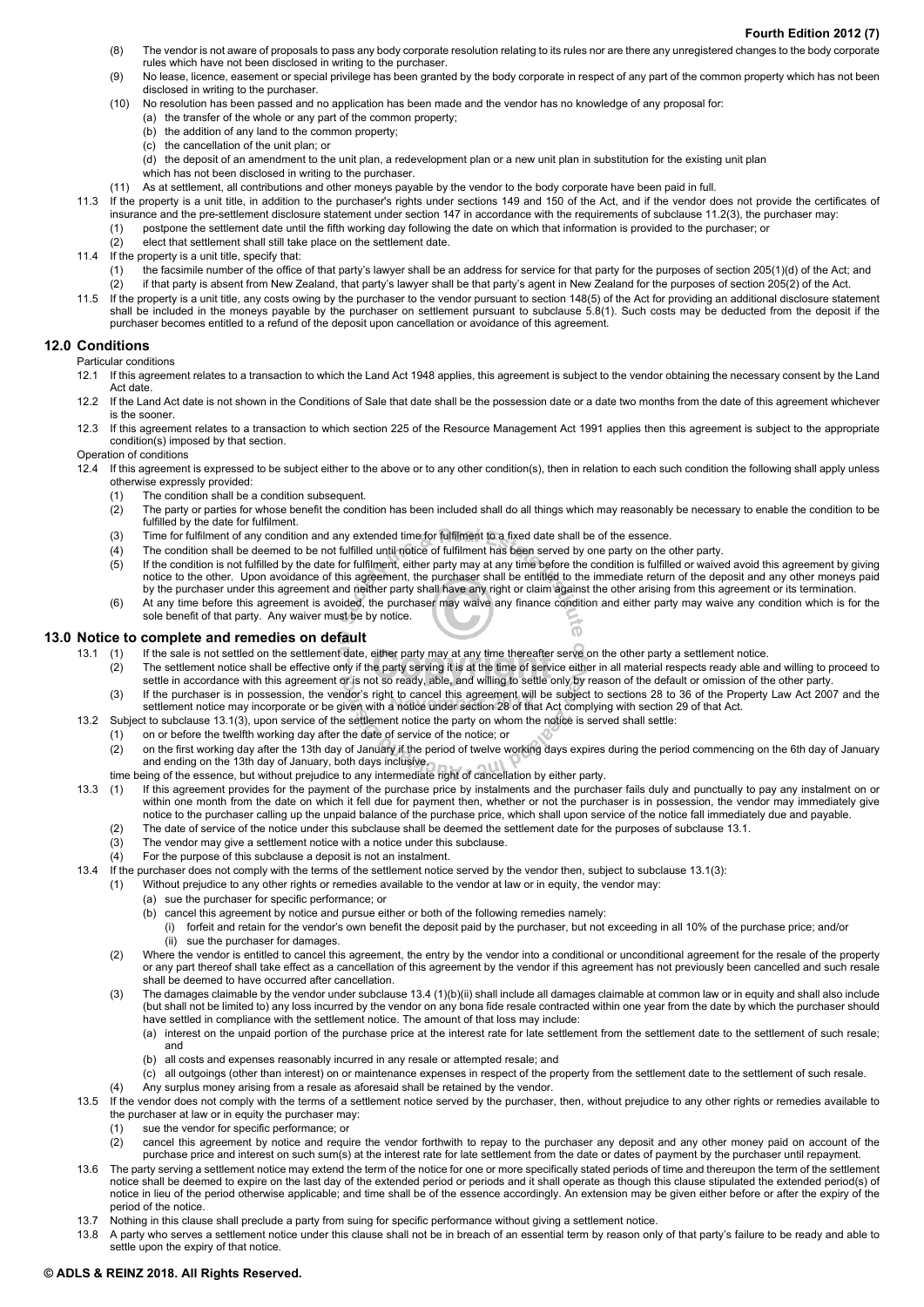#### **14.0 Non-merger**

- 14.1 The obligations and warranties of the parties in this agreement shall not merge with:
	- (1) the giving and taking of possession;
	- (2) settlement;
	- $(3)$  the transfer of title to the property;
	- $(4)$  delivery of the chattels (if any); or (5) registration of the transfer of title
	- registration of the transfer of title to the property.

#### **15.0 Agent**

15.1 If the name of a licensed real estate agent is recorded on this agreement it is acknowledged that the sale evidenced by this agreement has been made through that agent whom the vendor appoints as the vendor's agent to effect the sale. The vendor shall pay the agent's charges including GST for effecting such sale. 15.2 The agent may provide statistical data relating to the sale to the Real Estate Institute of New Zealand Incorporated.

#### **16.0 Goods and Services Tax**

- 16.1 If this agreement provides for the purchaser to pay (in addition to the purchase price stated without GST) any GST which is payable in respect of the supply made under this agreement then:
	- (1) the purchaser shall pay to the vendor the GST which is so payable in one sum on the GST date;
	- (2) where the GST date has not been inserted in the Conditions of Sale the GST date shall be the settlement date;
	- (3) where any GST is not so paid to the vendor the purchaser shall pay to the vendor:
		- (a) interest at the interest rate for late settlement on the amount of GST unpaid from the GST date until payment; and (b) any default GST.
	- (4) it shall not be a defence to a claim against the purchaser for payment to the vendor of any default GST that the vendor has failed to mitigate the vendor's damages by paying an amount of GST when it fell due under the GST Act; and
	- (5) any sum referred to in this clause is included in the moneys payable by the purchaser on settlement pursuant to subclause 5.8(1).
- 16.2 If the supply under this agreement is a taxable supply the vendor will deliver a tax invoice to the purchaser on or before the GST date or such earlier date as the purchaser is entitled to delivery of an invoice under the GST Act.
- 16.3 The vendor warrants that any dwelling and curtilage or part thereof supplied on sale of the property are not a supply to which section 5(16) of the GST Act applies.
- 16.4 (1) Without prejudice to the vendor's rights and remedies under subclause 16.1, where any GST is not paid to the vendor on or within one month of the GST date, then whether or not the purchaser is in possession, the vendor may immediately give notice to the purchaser calling up any unpaid balance of the purchase price, which shall upon service of the notice fall immediately due and payable.
	- (2) The date of service of the notice under this subclause shall be deemed the settlement date for the purposes of subclause 13.1.
	- (3) The vendor may give a settlement notice under subclause 13.1 with a notice under this subclause.

#### **17.0 Zero-rating**

- 17.1 The vendor warrants that the statement on the front page regarding the vendor's GST registration status in respect of the supply under this agreement is correct at the date of this agreement.
- 17.2 The purchaser warrants that any particulars stated by the purchaser in Schedule 1 are correct at the date of this agreement.
- 17.3 Where the particulars stated on the front page and in Schedule 1 indicate that:
	- (1) the vendor is and/or will be at settlement a registered person in respect of the supply under this agreement;
	- (2) the recipient is and/or will be at settlement a registered person;<br>(3) the recipient intends at settlement to use the property for making
	- $(3)$  the recipient intends at settlement to use the property for making taxable supplies; and  $(4)$  the recipient does not intend at settlement to use the property as a principal place of re
	- the recipient does not intend at settlement to use the property as a principal place of residence by the recipient or a person associated with the recipient under section 2A(1)(c) of the GST Act,
	- GST will be chargeable on the supply under this agreement at 0% pursuant to section 11(1)(mb) of the GST Act.
- 17.4 If GST is chargeable on the supply under this agreement at 0% pursuant to section 11(1)(mb) of the GST Act, then on or before settlement the purchaser will provide the vendor with the recipient's name, address and registration number if any of those details are not included in Schedule 1 or they have altered.
- 17.5 If any of the particulars stated by the purchaser in Schedule 1 should alter between the date of this agreement and settlement, the purchaser shall notify the vendor of the altered particulars and of any other relevant particulars in Schedule 1 which may not have been completed by the purchaser as soon as practicable and in any event no later than two working days before settlement. The purchaser warrants that any altered or added particulars will be correct as at the date of the purchaser's notification. If the GST treatment of the supply under this agreement should be altered as a result of the altered or added particulars, the vendor shall prepare and deliver to the purchaser or the purchaser's lawyer an amended settlement statement if the vendor has already tendered a settlement statement, and a credit note or a debit note, as the case may be, if the vendor has already issued a tax invoice.
- 17.6 If
	- the particulars in Schedule 1 state that part of the property is being used as a principal place of residence at the date of this agreement; and
	- (2) that part is still being so used at the time of the supply under this agreement,
	- the supply of that part will be a separate supply in accordance with section 5(15)(a) of the GST Act.
- 17.7 If
	- (1) the particulars stated in Schedule 1 indicate that the recipient intends to use part of the property as a principal place of residence by the recipient or a person associated with the recipient under section 2A(1)(c) of the GST Act; and
	- (2) that part is the same part as that being used as a principal place of residence at the time of the supply under this agreement,
	- then the references in subclauses 17.3 and 17.4 to "the property" shall be deemed to mean the remainder of the property excluding that part and the references to "the supply under this agreement" shall be deemed to mean the supply under this agreement of that remainder.

#### **18.0 Supply of a Going Concern**

- 18.1 If there is a supply under this agreement to which section 11(1)(mb) of the GST Act does not apply but which comprises the supply of a taxable activity that is a going concern at the time of the supply, then unless otherwise expressly stated herein:
	- (1) each party warrants that it is a registered person or will be so by the date of the supply;
	- (2) each party agrees to provide the other party by the date of the supply with proof of its registration for GST purposes;
	- (3) the parties agree that they intend that the supply is of a taxable activity that is capable of being carried on as a going concern by the purchaser; and
	- (4) the parties agree that the supply made pursuant to this agreement is the supply of a going concern on which GST is chargeable at 0%.
- 18.2 If it subsequently transpires that GST is payable in respect of the supply and if this agreement provides for the purchaser to pay (in addition to the purchase price without GST) any GST which is payable in respect of the supply made under this agreement, then the provisions of clause 16.0 of this agreement shall apply.

#### **19.0 Limitation of Liability**

- 19.1 If any person enters into this agreement as trustee of a trust, then:
	- (1) That person warrants that:
		- (a) the person has power to enter into this agreement under the terms of the trust;
		- (b) the person has properly signed this agreement in accordance with the terms of the trust;
		- (c) the person has the right to be indemnified from the assets of the trust and that right has not been lost or impaired by any action of that person including entry into this agreement; and
		- (d) all of the persons who are trustees of the trust have approved entry into this agreement.
	- (2) If that person has no right to or interest in any assets of the trust except in that person's capacity as a trustee of the trust, that person's liability under this agreement will not be personal and unlimited but will be limited to the actual amount recoverable from the assets of the trust from time to time ("the limited amount"). If the right of that person to be indemnified from the trust assets has been lost or impaired, that person's liability will become personal but limited to the extent of that part of the limited amount which cannot be recovered from any other person.

#### **20.0 OIA Consent Not Required**

20.1 The purchaser warrants that the purchaser does not require OIA consent or that the purchaser has obtained OIA Consent.

#### **21.0 Counterparts**

21.1 This agreement may be executed in two or more counterparts, all of which will together be deemed to constitute one and the same agreement. A party may enter into this agreement by signing a counterpart copy and sending it to the other party, including by facsimile or email.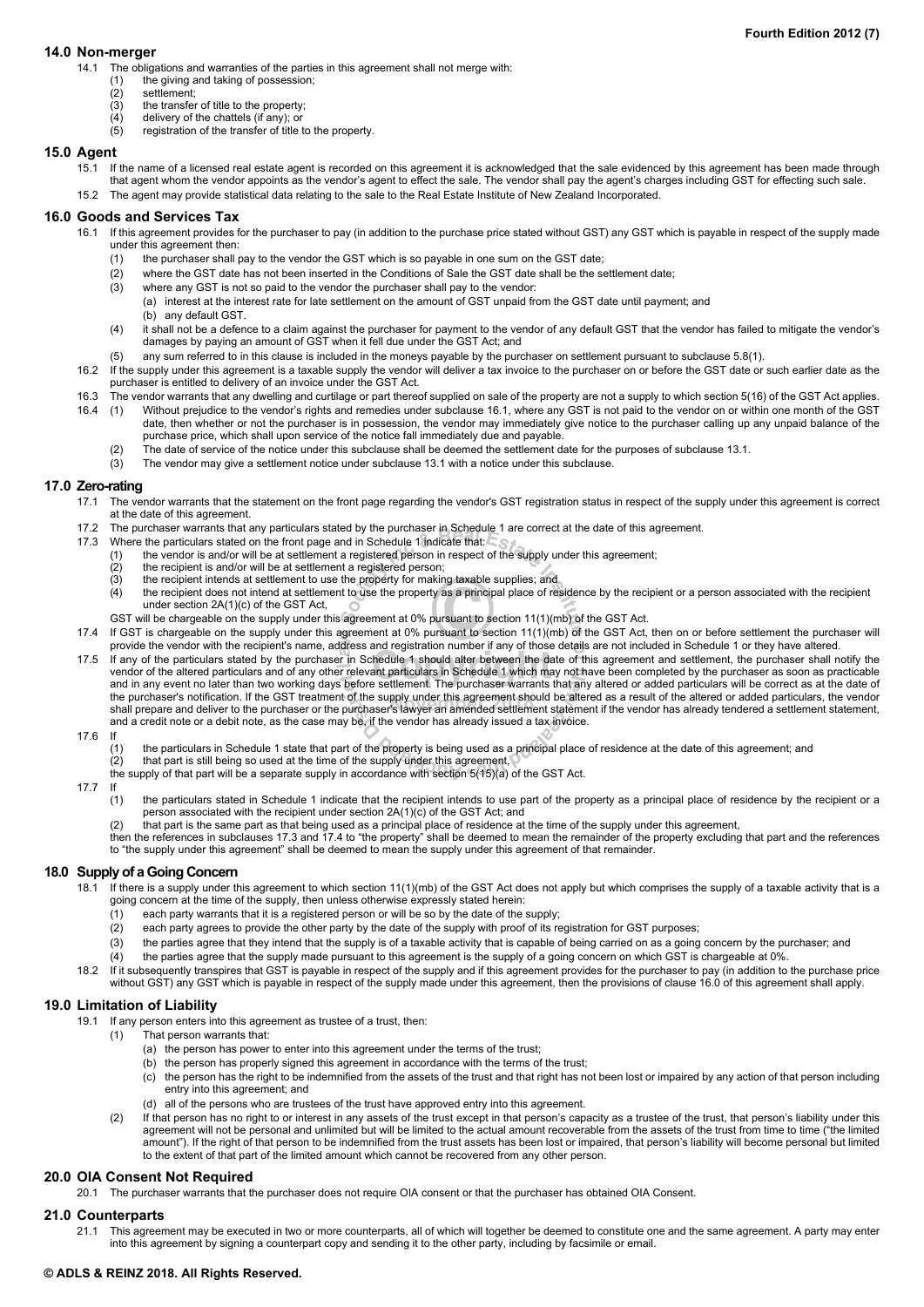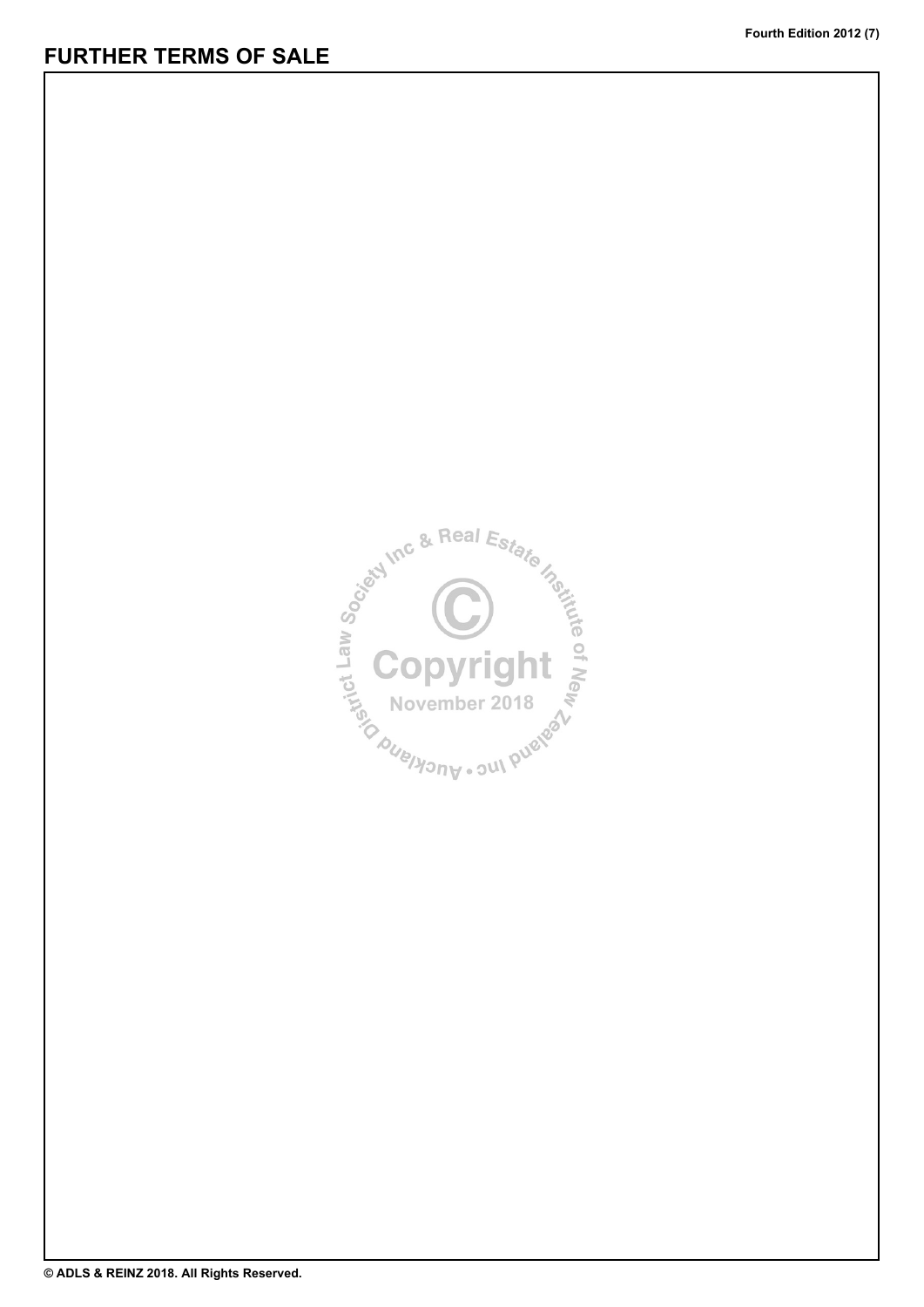# **SCHEDULE 1 (GST Information – see clause 17.0)**

This Schedule must be completed if the vendor has stated on the front page that the vendor is registered under the GST Act in respect of the transaction evidenced by this agreement and/or will be so registered at settlement. Otherwise there is no need to complete it.

## **Section 1**

| The vendor's registration number (if already registered):                                                                                                                            |        |
|--------------------------------------------------------------------------------------------------------------------------------------------------------------------------------------|--------|
| Part of the property is being used as a principal place of residence at the date of this agreement<br>That part is:<br>(e.g. "the main farmhouse" or "the apartment above the shop") | Yes/No |
| The purchaser is registered under the GST Act and/or will be so registered at settlement.                                                                                            | Yes/No |
| The purchaser intends at settlement to use the property for making taxable supplies                                                                                                  | Yes/No |

## **If the answer to either or both of questions 3 and 4 is "No", go to question 7**

| 5. | (a) | The purchaser's details are as follows:<br>Full name:                                                                                                                                                                                                                                                        |        |
|----|-----|--------------------------------------------------------------------------------------------------------------------------------------------------------------------------------------------------------------------------------------------------------------------------------------------------------------|--------|
|    | (b) | Address:                                                                                                                                                                                                                                                                                                     |        |
|    | (C) | Registration number (if already registered):                                                                                                                                                                                                                                                                 |        |
| 6. |     | The purchaser intends at settlement to use the property as a principal place of residence by the purchaser or a<br>person associated with the purchaser under section 2A(1)(c) of the GST Act (connected by blood relationship,<br>marriage, civil union, de facto relationship or adoption).<br><b>OR</b>   | Yes/No |
|    |     | The purchaser intends at settlement to use part of the property (and no other part) as a principal place of<br>residence by the purchaser or a person associated with the purchaser under section 2A(1)(c) of the GST Act.<br>That part is:<br>(e.g. "the main farmhouse" or "the apartment above the shop") | Yes/No |
|    |     | The purchaser intends to direct the vendor to transfer title to the property to another party ("nominee")                                                                                                                                                                                                    | Yes/No |

**If the answer to question 7 is "Yes", then please continue. Otherwise, there is no need to complete this Schedule any further.** November 2018

Ę

## **Section 2**

| The nominee is registered under the GST Act and/or is expected by the purchaser to be so registered at<br>settlement. | Yes/No |
|-----------------------------------------------------------------------------------------------------------------------|--------|
| The purchaser expects the nominee at settlement to use the property for making taxable supplies.                      | Yes/No |

## **If the answer to either or both of questions 8 and 9 is "No", there is no need to complete this Schedule any further.**

|     | The nominee's details (if known to the purchaser) are as follows:                                                                                                                                                                                                                                                  |        |
|-----|--------------------------------------------------------------------------------------------------------------------------------------------------------------------------------------------------------------------------------------------------------------------------------------------------------------------|--------|
| (a) | Full name:                                                                                                                                                                                                                                                                                                         |        |
| (b) | Address:                                                                                                                                                                                                                                                                                                           |        |
|     |                                                                                                                                                                                                                                                                                                                    |        |
| (c) | Registration number (if already registered):                                                                                                                                                                                                                                                                       |        |
|     | The purchaser expects the nominee to intend at settlement to use the property as a principal place of residence<br>by the nominee or by a person associated with the nominee under section 2A(1)(c) of the GST Act (connected<br>by blood relationship, marriage, civil union, de facto relationship or adoption). | Yes/No |
|     | <b>OR</b>                                                                                                                                                                                                                                                                                                          |        |
|     | The purchaser expects the nominee to intend at settlement to use part of the property (and no other part) as a<br>principal place of residence by the nominee or by a person associated with the nominee under section 2A(1)(c)<br>of the GST Act.                                                                 | Yes/No |
|     | That part is:                                                                                                                                                                                                                                                                                                      |        |
|     | (e.g. "the main farmhouse" or "the apartment above the shop").                                                                                                                                                                                                                                                     |        |
|     |                                                                                                                                                                                                                                                                                                                    |        |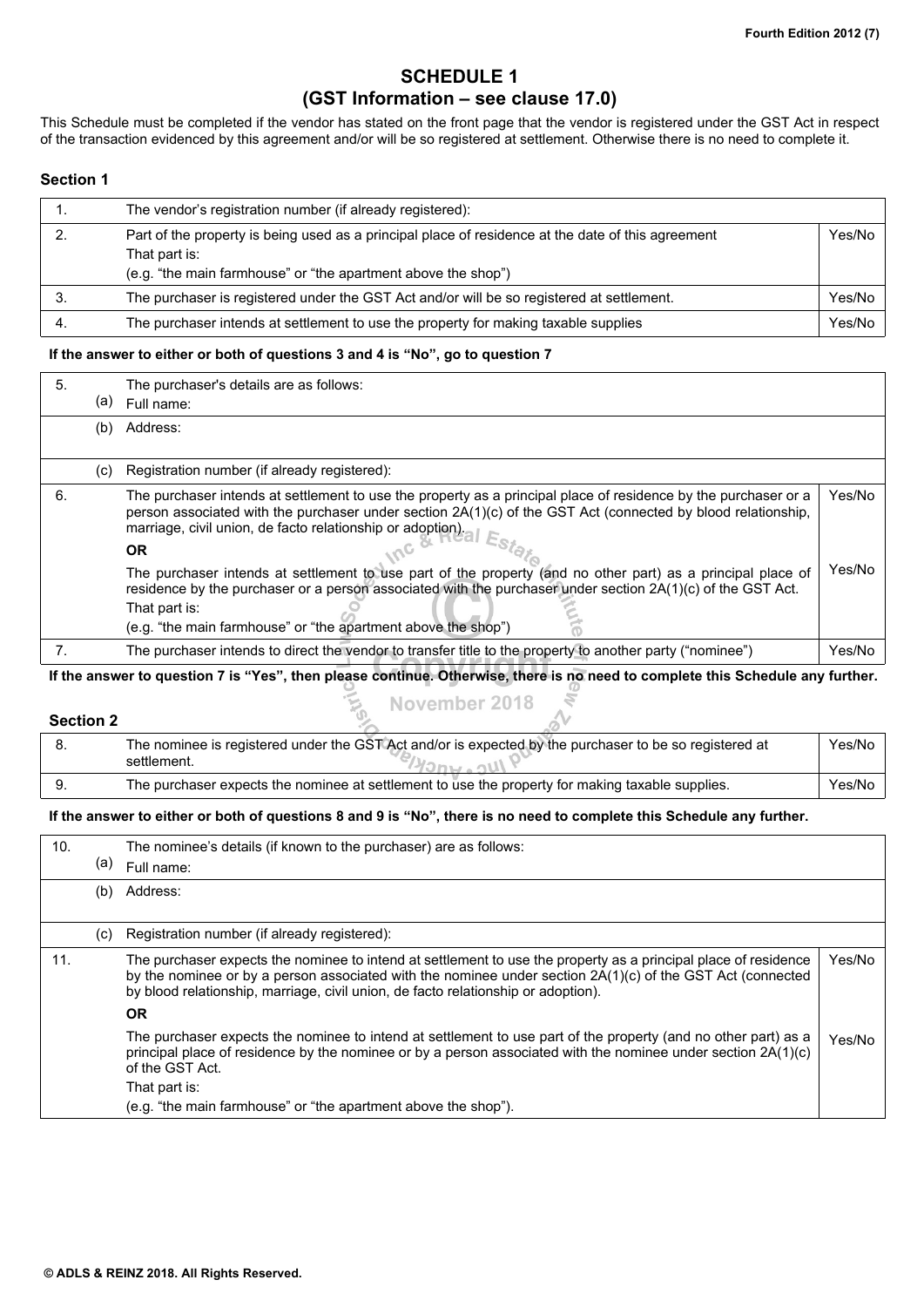# **MEMORANDUM OF CONTRACT**

**WARNING** *(This warning does not form part of this agreement)* This is a binding contract. **Read the information set out on the back page before signing.**

## **Acknowledgements**

**Where this agreement relates to the sale of a residential property and this agreement was provided to the parties by a licensed real estate agent, or by a licensee on behalf of the agent, the parties acknowledge that they have been given the guide about the sale of residential property approved by the Real Estate Agents Authority.**

**Where this agreement relates to the sale of a unit title property, the purchaser acknowledges that the purchaser has been provided with a pre-contract disclosure statement under section 146 of the Unit Titles Act 2010.**

## **OFFER BY TENDERER TO PURCHASE**

**PURCHASER'S NAME: PURCHASER'S NAME: and/or nominee** ("the purchaser")

offers by tender to purchase the property and the chattels included in the sale on the Particulars and Conditions of Sale, General Terms of Sale and Further Terms of Sale (if any) set out above for a purchase price of:

| [Purchase price]                                               | Plus GST (if any) OR Inclusive of GST (if any)<br>If neither is deleted the purchase price includes GST (if any)      |
|----------------------------------------------------------------|-----------------------------------------------------------------------------------------------------------------------|
| variation or to the purchase price stated in any other tender] | [The tender offer must state the purchase price as an exact dollar amount and without reference to any calculation or |
| Signature of purchaser(s):                                     |                                                                                                                       |

| <b>ACCEPTANCE OF TENDER</b>                                                                   |
|-----------------------------------------------------------------------------------------------|
| The vendor accepts the offer by tender of the purchaser.<br>$\sqrt{2n}$ $\sqrt{2}$ $\sqrt{2}$ |
| Signature of vendor(s):                                                                       |
| Date:                                                                                         |